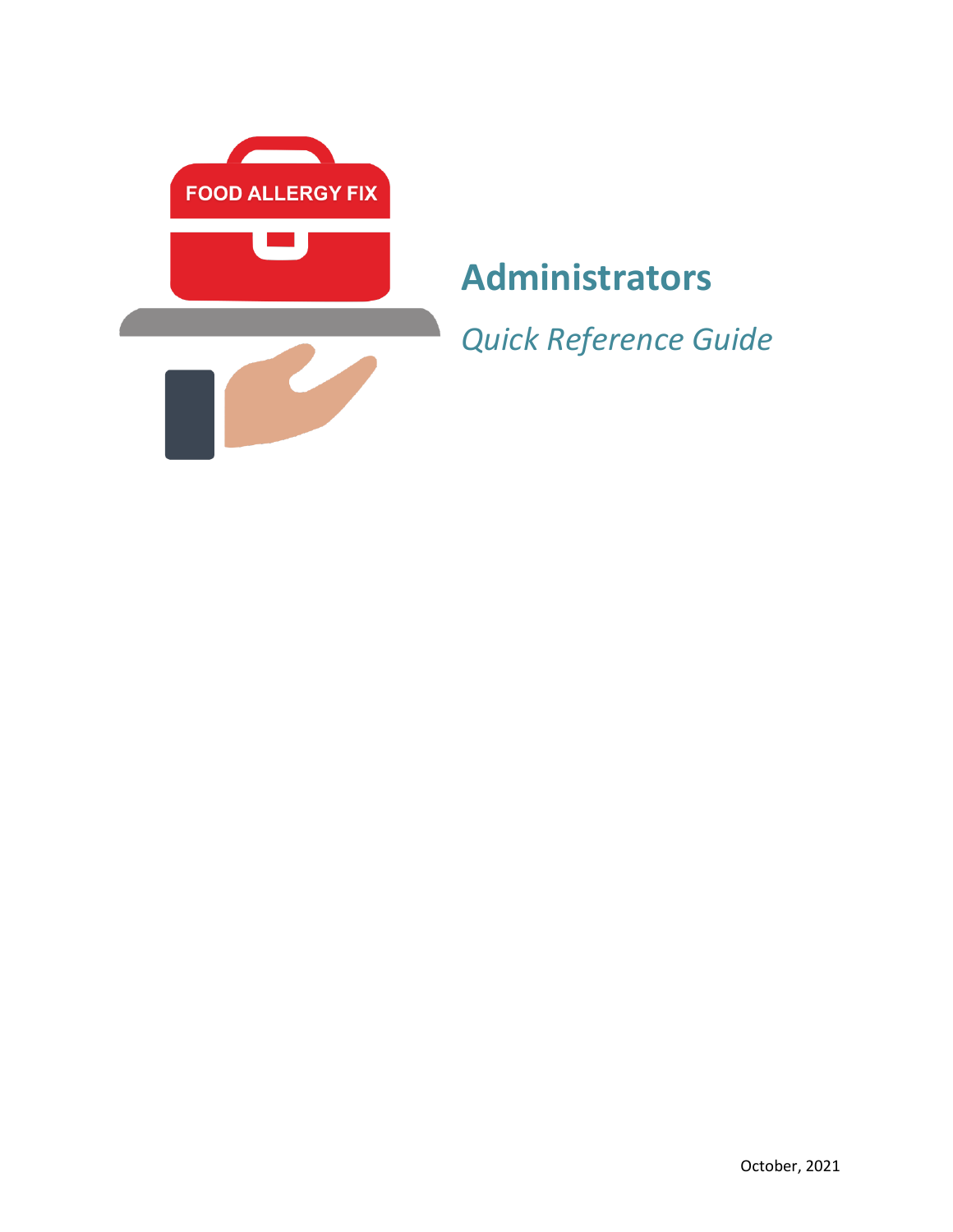## Contents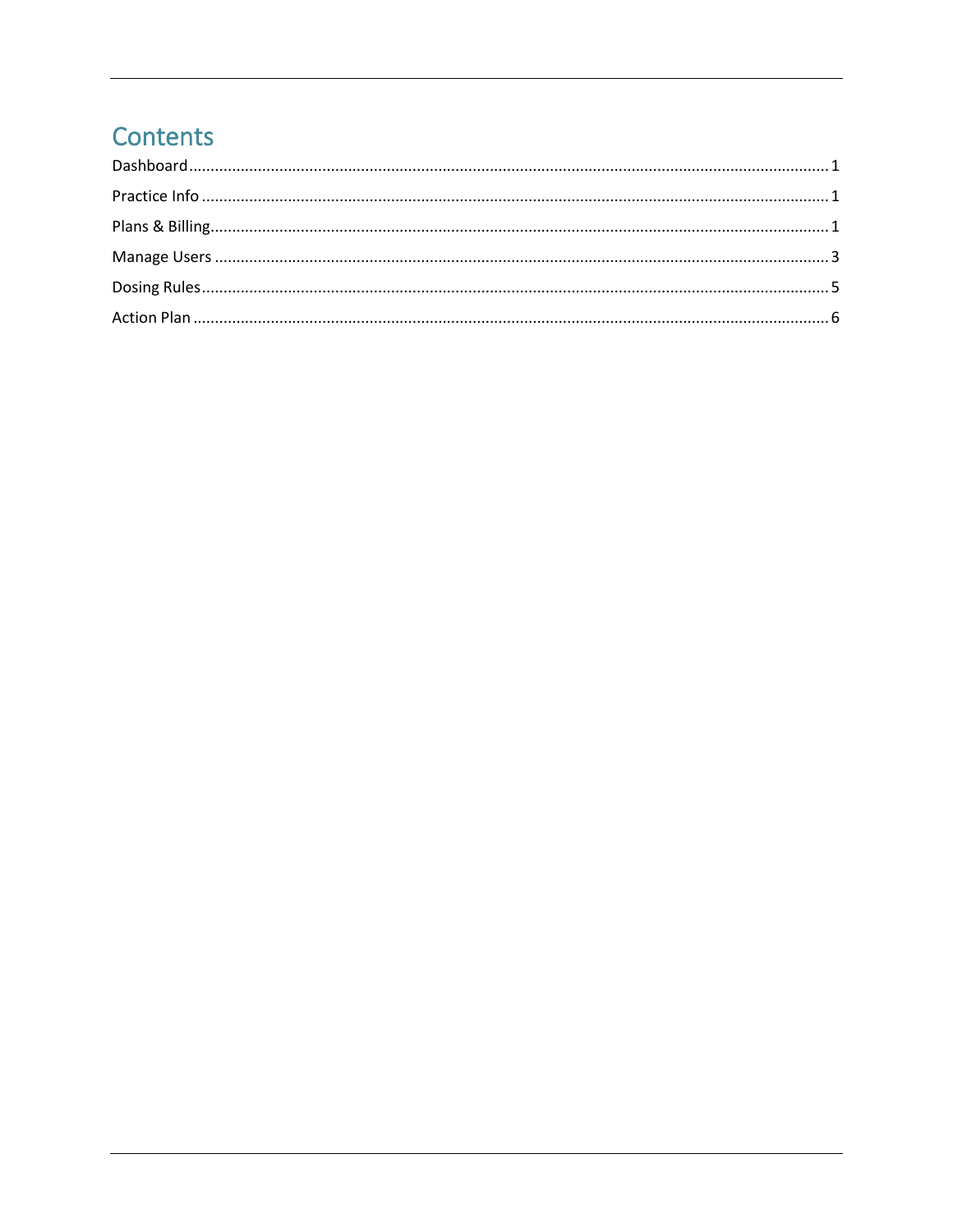## <span id="page-2-0"></span>**Dashboard**

When you sign into the Food Allergy Fix portal, you are taken to the portal Dashboard. From here, you will set up and manage all system activity. The administrator should define the Users (practice staff), Protocols, Dosing Rules and Action Plan before inviting any patients to install the mobile application and submit their account request. Complete the steps outlined in this document as well as in the Protocols User Guide to get started.

| €<br>The Food Allergy Fix App - Provider Portal |                                                        | ≡                                                          |
|-------------------------------------------------|--------------------------------------------------------|------------------------------------------------------------|
|                                                 | <b>Dashboard</b>                                       |                                                            |
| ∉三<br><b>Practice Info</b><br><b>Protocols</b>  | æ<br><b>Plans &amp; Billing</b><br><b>Dosing Rules</b> | <b>AYA</b><br><b>Users</b><br>⋒<br>6<br><b>Action Plan</b> |
| 2<br>Inbox                                      | <b>Patient list</b>                                    | <b>Practice Data</b>                                       |

## <span id="page-2-1"></span>Practice Info

- 1. Review the practice name, address and phone numbers entered when the account was created. Note that the Emergency Phone number defined here is displayed in the mobile app to all patients.
- 2. Revise if needed.

## <span id="page-2-2"></span>Plans & Billing

The Plans & Billing page shows the plan your practice is currently using and allows you to choose a different plan if you find you need more or fewer protocols, manage your credit card and billing contact information, and review your billing history. Your credit card is billed automatically on the monthly anniversary of your signing up for a plan.

If you change plans, you should make that change on your anniversary date to avoid being billed for both plans. For example, if you sign up for the Bronze Plan on the 15<sup>th</sup> of June, you will be billed for that plan on the 15<sup>th</sup> of each month. If you upgrade to the Silver Plan on the 25<sup>th</sup> of August, you will then be billed for the Silver Plan on that day. On the 15<sup>th</sup> of September, the Bronze Plan will not be billed, but you are billed for both plans for the period of August 25 – September 15. To avoid this, **make all plan changes on your plan's billing date**.

#### **To choose a different Plan:**

Switching to a different plan is a two-step process: you first add the new plan and then cancel the original plan.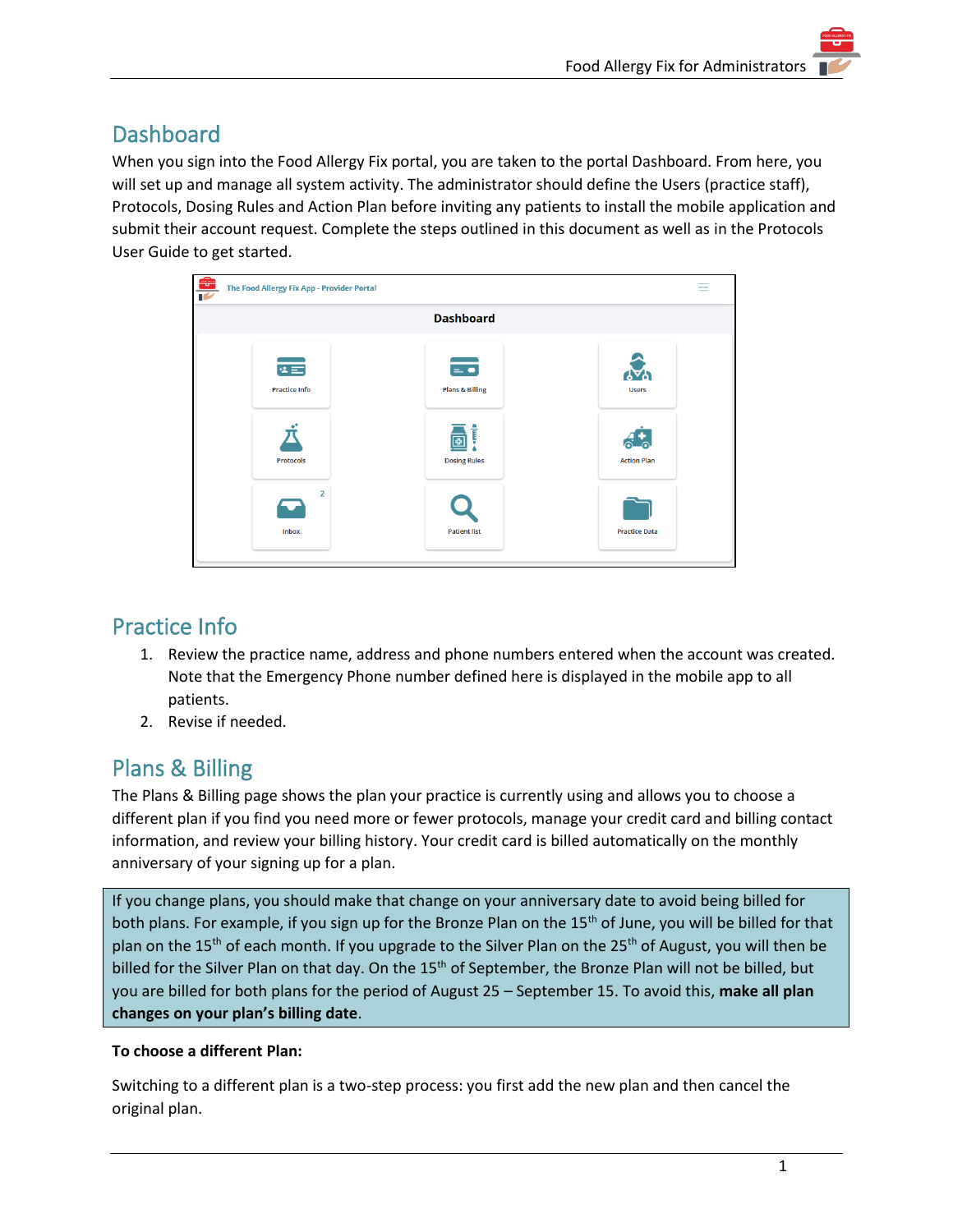- 1. At the Plans & Billing page, review the plan selected for your practice.
- 2. Click the **Select Plan** button for the plan you want to use. The system checks the number of active protocols you are using and will not allow you to choose a plan that supports fewer protocols than you need.
- 3. Click **OK** when asked to confirm that you want to manage your plans.
- 4. The plan you chose is shown on the left. To sign up for this plan, click **Subscribe**. The new plan will be billed to the credit card shown here.



- 5. When the payment is successfully processed, you are taken back to the Dashboard.
- 6. Select **Plans & Billing**, and then click **Manage Billings and Payment Method** at the top of the page.

| జ<br><b>Wise Prince Holdings LLC</b>             | <b>Billing</b>                                                                     |             |  |  |  |
|--------------------------------------------------|------------------------------------------------------------------------------------|-------------|--|--|--|
|                                                  | <b>CURRENT PLANS</b>                                                               |             |  |  |  |
| <b>Wise Prince Holdings</b><br>LLC partners with | Gold Plan (Palforzia plus 11+<br>custom protocols)                                 | Cancel plan |  |  |  |
| <b>Stripe for simplified</b><br>billing.         | \$80.00 per month<br>Your plan renews on November 5, 2021<br>using Visa •••• 4242. |             |  |  |  |
| ← Return to Wise Prince Holdings LLC             |                                                                                    |             |  |  |  |
|                                                  | Silver Plan (Palforzia plus 6 -10<br>custom protocols)                             | Cancel plan |  |  |  |
|                                                  | \$70.00 per month<br>Your plan renews on October 7, 2021<br>using Visa •••• 4242.  |             |  |  |  |
| Powered by <b>stripe</b><br>Terms Privacy        |                                                                                    |             |  |  |  |

7. Click **Cancel Plan** for the Plan you want to discontinue, leaving the new plan you just added.

#### **To manage your billing information:**

1. At the Plans & Billing page, click **Manage Billings and Payment Method** at the top of the page.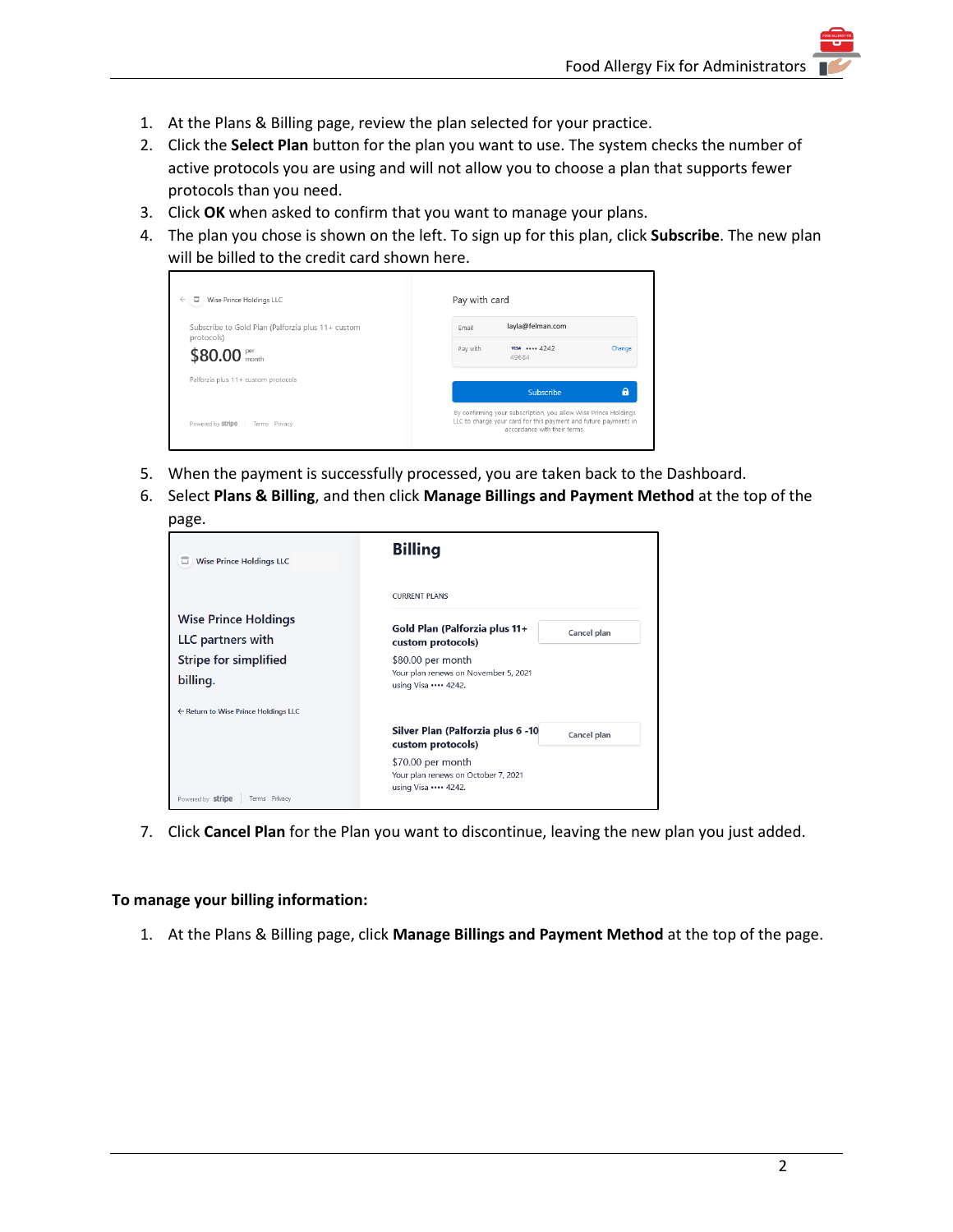2. Scroll down to the Payment Method section.

| c<br><b>Wise Prince Holdings LLC</b>                                             | PAYMENT METHOD<br>VISA  4242<br>Expires 02/2026                   | Delete card or choose<br>Default card |
|----------------------------------------------------------------------------------|-------------------------------------------------------------------|---------------------------------------|
| <b>Wise Prince Holdings</b><br>LLC partners with                                 | + Add payment method<br><b>BILLING INFORMATION</b>                | Add a new credit card                 |
| <b>Stripe for simplified</b><br>billing.<br>← Return to Wise Prince Holdings LLC | layla@felman.com<br>Email<br>✔ Update information                 | Change billing contact<br>information |
|                                                                                  | <b>BILLING HISTORY</b>                                            |                                       |
|                                                                                  | Gold Plan (Palforzia plus 11+ cust<br>Oct 5, 2021 L'<br>\$80.00   | Review billing history                |
| Powered by <b>stripe</b><br>Terms Privacy                                        | Silver Plan (Palforzia plus 6 -10 c<br>Sep 7, 2021 [2]<br>\$70.00 |                                       |

- 3. To change the billing credit card:
	- Click **Add Payment Method** and enter the new credit card information (card number, expiration date, CVC number, and ZIP code).
	- Click **Add**.
	- In the Payment Method list, click the three dots on the card you want to remove and select **Delete**.
	- If you want both cards available, click the three dots for the card you want to use as the default and select **Make Default**.

Food Allergy Fix uses Stripe for secure billing transactions. Your credit card information is not stored in the Food Allergy Fix database.

- 4. To change the billing contact information:
	- In the Billing Information section, click **Update Information**.
	- Update the billing contact's email address, address, and phone number, as needed.
	- Click **Save**.

### <span id="page-4-0"></span>Manage Users

#### **To add a new administrator, clinician or staff member**:

- 1. At the Dashboard, click the **Users** tile.
- 2. Click the **Add** button.

| <b>First Name</b><br>Richard                                                            | Last Name<br>Martinez |            |                  |            |
|-----------------------------------------------------------------------------------------|-----------------------|------------|------------------|------------|
| Email                                                                                   | Password              |            | Confirm Password |            |
| richard@felman.com                                                                      |                       | $^{\circ}$ |                  | $^{\circ}$ |
| Admin (Clinician C) Staff<br>Select Role<br>∩<br>Select Credentials<br>ı –<br><b>MD</b> |                       |            |                  |            |
|                                                                                         |                       |            |                  |            |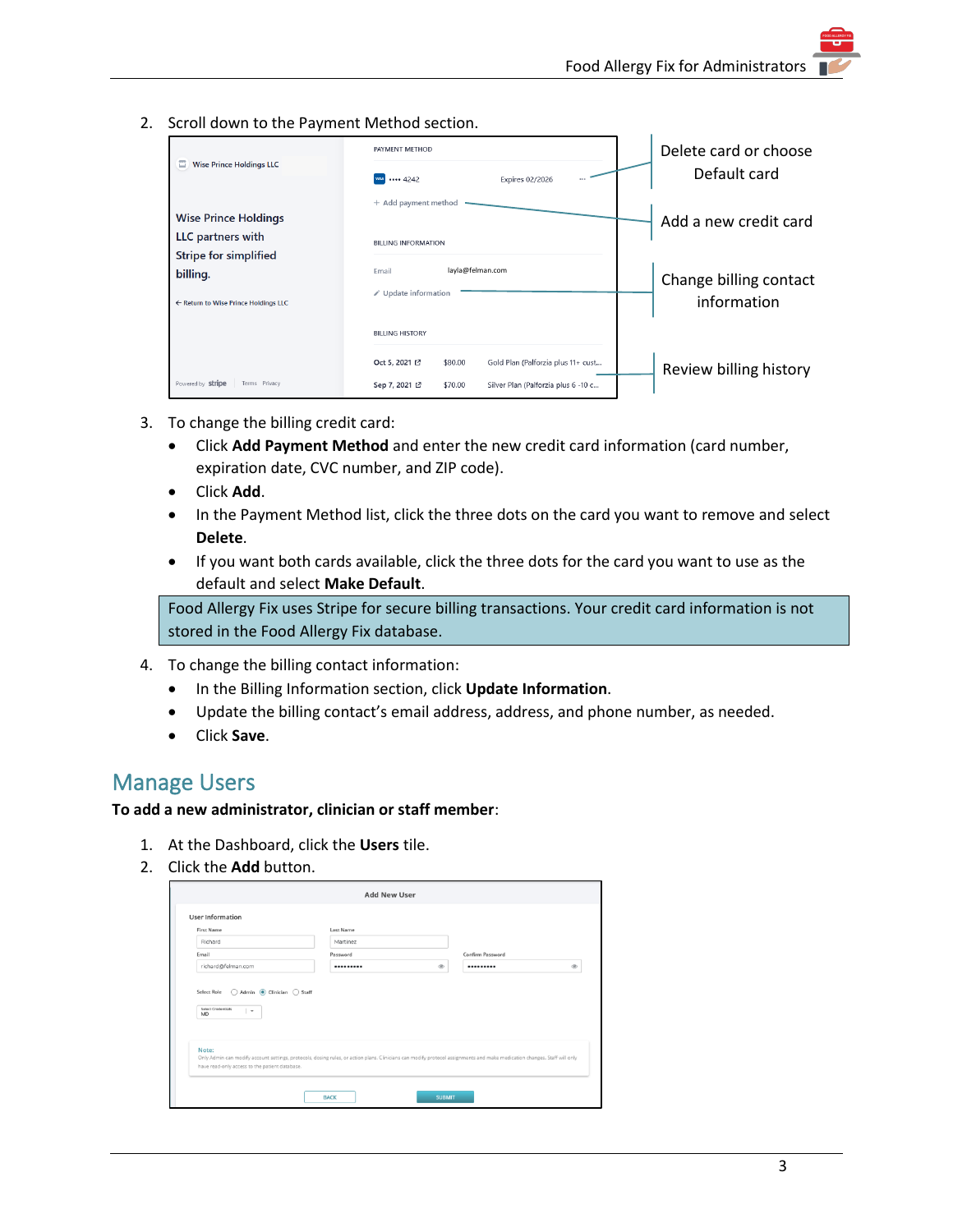- 3. Enter the person's first and last names.
- 4. Enter the person's work email address.
- 5. Enter a password for this person.
- 6. Select the person's role in the Food Allergy Fix portal:
	- **Admin:** Has access to all system functions, including the ability to update setup (users, protocols, dosing rules, and action plan).
	- **Clinician:** Can approve or decline patients, manage patient notifications, and assign or change protocols and medications. Clinicians can view Practice Info and Users, but can't make changes.
	- **Staff:** Can view and export patient information.
- 7. Select the person's credentials:
	- **DO:** Doctor of Osteopathic Medicine
	- **MD:** Doctor of Medicine
	- **NP:** Nurse Practitioner
	- **PA:** Physician Assistant
- 8. Click **Submit**. An email is sent to the user with their password and an activation link.
- 9. To activate the user account yourself, click the **Activate User** Action at the Manage Users list.

#### **To manage user accounts:**

1. At the Dashboard, click the Users tile.

| <b>Manage Users</b> |           |                         |                    |           |               |                       |                       |                       |
|---------------------|-----------|-------------------------|--------------------|-----------|---------------|-----------------------|-----------------------|-----------------------|
|                     |           |                         |                    |           |               |                       |                       | Add User <sup>1</sup> |
| <b>First name</b>   | Last name | Email                   | <b>Credentials</b> | Role      | <b>Status</b> | a.                    | <b>Actions</b><br>(b. | ic.                   |
| Layla               | Mahloof   | layla@felman.com        | MD                 | Admin     | <b>Active</b> | <b>Reset Password</b> | <b>Suspend User</b>   | Edit                  |
| Richard             | Martinez  | richard@felman.com      | MD                 | Clinician | Active        | <b>Reset Password</b> | <b>Suspend User</b>   | Edit                  |
| Ranjiv              | Mastock   | ranjiv@felman.com       | N/A                | Staff     | Active        | <b>Reset Password</b> | <b>Suspend User</b>   | Edit                  |
| Ben                 | Collins   | collinsben922@gmail.com | MD                 | Clinician | <b>Active</b> | <b>Reset Password</b> | <b>Suspend User</b>   | Edit                  |
| Janice              | Wilson    | janice@felman.com       | N/A                | Staff     | Suspended     | <b>Reset Password</b> | <b>Activate User</b>  | Edit                  |

- 2. Perform any of the following actions to manage user accounts:
	- a. To reset a user's password, click the **Reset Password** Action for the user. An email is sent to the user with their password.
	- b. To suspend or activate a user account, click the **Suspend User** or **Activate User** Action for the user.
	- c. To change a user's name, email address, role or credentials, click the **Edit** Action for the user. Update the user's information and click **Submit**.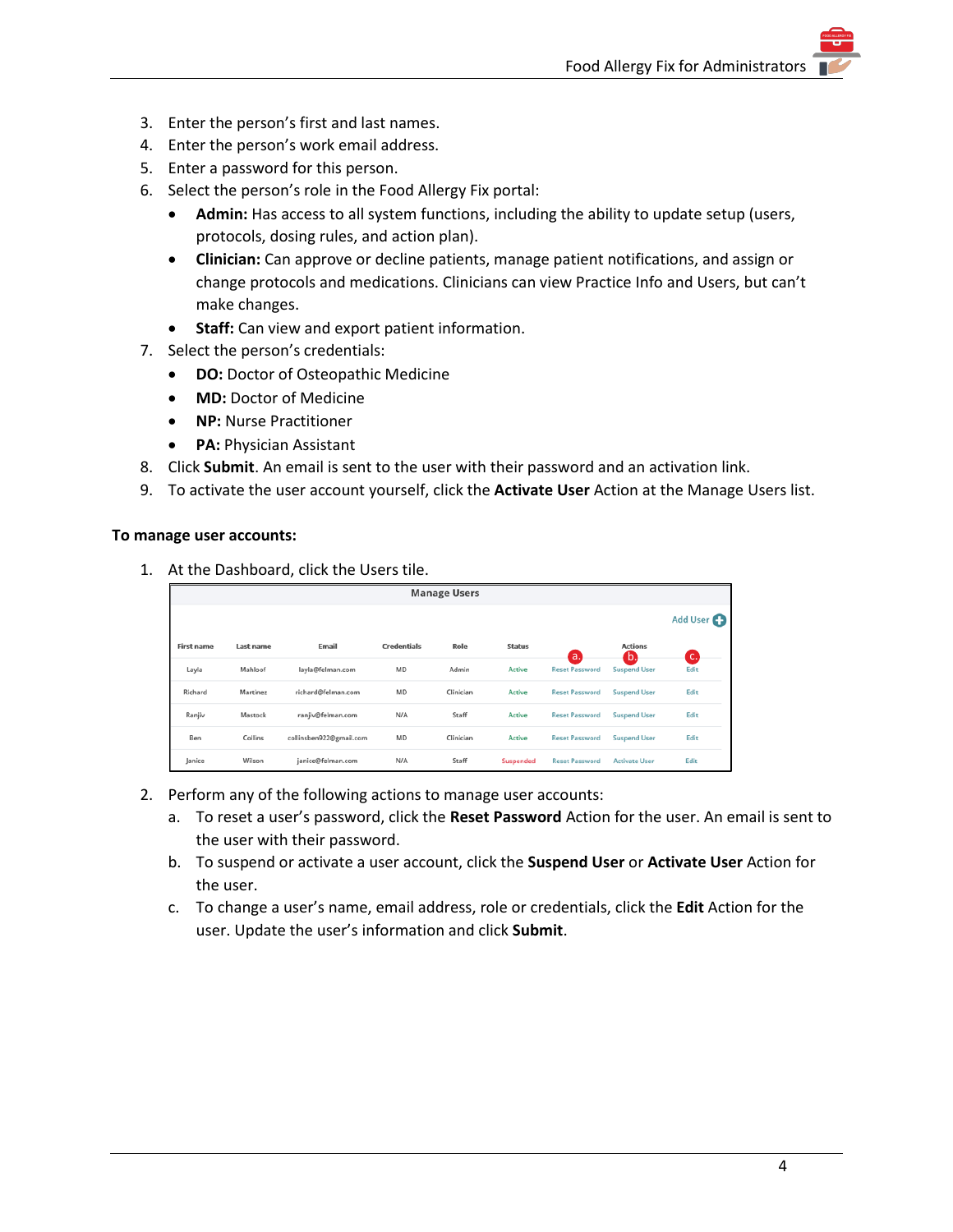## <span id="page-6-0"></span>Dosing Rules

Use Dosing Rules to define how a patient's protocol should be adjusted under certain conditions, such as when a patient is running a fever or has started a course of antibiotics.

1. At the Dashboard, click the Dosing Rules tile.

| Condition                       | Rule                                                                                                      |  |  |
|---------------------------------|-----------------------------------------------------------------------------------------------------------|--|--|
| Fever greater than 100.3F       | Select Rule<br>Skip dose until symptoms resolved, then take 50% do                                        |  |  |
| <b>Active Asthma Symptoms</b>   | Decrease dose by 50% for 1 day, then resume usual d<br>Skip dose x 24 hours, then resume usual dose.      |  |  |
| <b>Vomiting and/or Diarrhea</b> | Skip dose x 24 hours, then resume with 50% reduced<br>Skip dose until symptoms resolved, then take 50% do |  |  |
|                                 | Contact your allergist for individualized guidance.                                                       |  |  |

- 2. The Dosing Rules page lists a series of patient conditions that can affect whether a patient's protocol should be adjusted. For each condition, click the drop-down arrow and select the adjustment that should be made, if any. If none of the listed rules apply, select "Contact your allergist for individualized guidance."
- 3. When all rules are defined, click **Submit**.